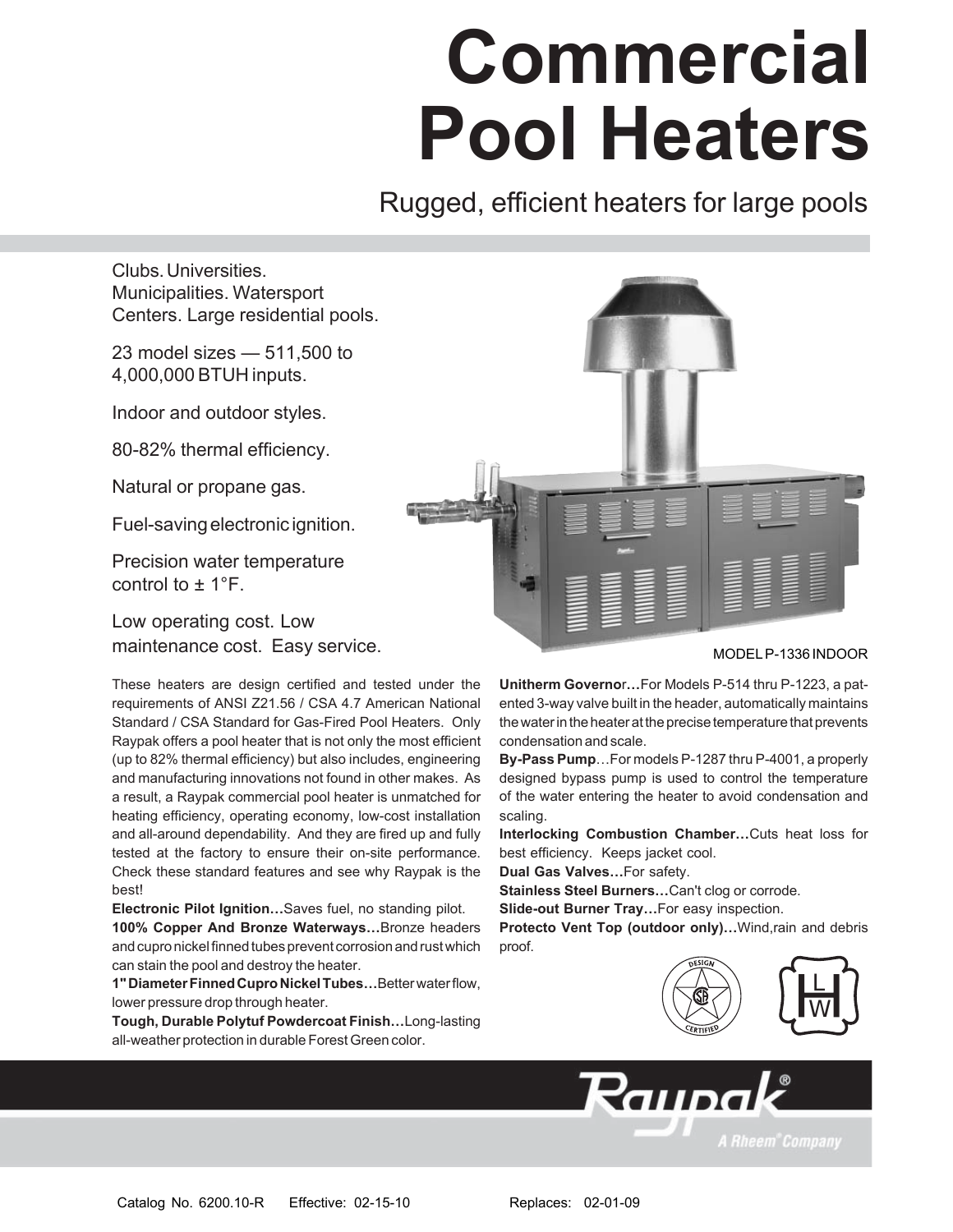### **SPECIFICATION AND DIMENSIONS**

|              |              | MBH NATURAL GAS (X 1000) + |              |                | <b>DIMENSIONS (INCHES)</b> |                |               |                         |                  |            |             |            |                 |
|--------------|--------------|----------------------------|--------------|----------------|----------------------------|----------------|---------------|-------------------------|------------------|------------|-------------|------------|-----------------|
|              |              |                            |              |                |                            |                |               |                         |                  |            |             | APPROX.    |                 |
| <b>MODEL</b> |              | <b>INDOOR</b>              |              | <b>OUTDOOR</b> |                            | <b>HEIGHT</b>  | <b>JACKET</b> | <b>GAS</b>              | <b>WATER</b>     |            | <b>FLUE</b> |            | <b>SHIPPING</b> |
|              | <b>INPUT</b> | <b>OUTPUT</b>              | <b>INPUT</b> | <b>OUTPUT</b>  | <b>WIDTH</b>               | <b>OVERALL</b> | <b>HEIGHT</b> | CONN.                   | CONN.            |            | DIA.        |            | <b>WEIGHT</b>   |
|              |              |                            |              |                | A                          | B              | $\mathbf{C}$  | G                       | н                | J          | ĸ           | L          | (LBS)           |
| P-514        | 511.5        | 419.4                      | 511.5        | 419.4          | $32 - 3/4$                 | 57             | 33            |                         | 2                |            | 10          | $25 - 3/8$ | 450             |
| P-624        | 627.0        | 514.0                      | 627.0        | 514.0          | $37 - 1/2$                 | 57             | 33            |                         | $\boldsymbol{2}$ |            | 12          | $29 - 1/2$ | 480             |
| P-724        | 726.0        | 595.0                      | 726.0        | 595.0          | $41 - 5/8$                 | 57             | 33            |                         | 2                |            | 12          | $34 - 1/4$ | 510             |
| P-824        | 825.0        | 676.5                      | 825.0        | 676.5          | $45 - 3/4$                 | 57             | 33            |                         | $\overline{2}$   |            | 14          | $38 - 1/2$ | 590             |
| P-926        |              |                            | 926.0        | 759.0          | $52 - 3/8$                 |                |               |                         | $\overline{c}$   |            |             |            | 700             |
| P-962        | 961.7        | 788.6                      |              |                | $52 - 3/8$                 | $76 - 1/8$     | $33 - 1/2$    | 1                       | $\overline{c}$   | $23 - 5/8$ | 14          | 28         | 650             |
| P-1083       |              |                            | 1083.0       | 888.0          | $59 - 1/4$                 |                |               |                         | 2                |            |             |            | 810             |
| P-1125       | 1124.7       | 922.0                      |              |                | $59 - 1/4$                 | $78-1/8$       | $33 - 1/2$    |                         | $\boldsymbol{2}$ | $23 - 5/8$ | 16          | 32         | 750             |
| P-1178       |              |                            | 1178.0       | 966.0          | $63 - 5/8$                 |                |               |                         | 2                |            |             |            | 800             |
| P-1223       | 1222.5       | 1002.4                     |              |                | 63-5/8                     | $78 - 1/8$     | $33 - 1/2$    |                         | $\overline{2}$   | $23 - 5/8$ | 16          | 32         | 855             |
| P-1287       |              |                            | 1287.0       | 1055.0         | 68-5/8                     |                |               | $1 - 1/4$               | $2 - 1/2$        |            |             |            | 975             |
| P-1336       | 1336.6       | 1096.0                     |              |                | 68-5/8                     | $80 - 1/8$     | $33 - 1/2$    | $1 - 1/4$               | $2 - 1/2$        | $23 - 5/8$ | 18          | 36         | 970             |
| P-1414       |              |                            | 1413.0       | 1158.5         | 74-7/8                     |                |               | $1 - 1/4$               | $2 - 1/2$        |            |             |            | 1065            |
| P-1468       | 1467.0       | 1203.0                     |              |                | $74 - 7/8$                 | $80 - 1/8$     | $33 - 1/2$    | $1 - 1/4$               | $2 - 1/2$        | $23 - 5/8$ | 18          | 36         | 1050            |
| P-1571       |              |                            | 1570.0       | 1287.0         | $81 - 1/8$                 |                |               | $1 - 1/4$               | $2 - 1/2$        |            |             |            | 1120            |
| P-1631       | 1630.0       | 1336.6                     |              |                | $81 - 1/8$                 | $83 - 1/8$     | $36 - 1/2$    | $1 - 1/4$               | $2 - 1/2$        | $23 - 5/8$ | 18          | 36         | 1100            |
| P-1758       |              |                            | 1758.0       | 1441.5         | 89-3/8                     |                |               | $1 - 1/4$               | $2 - 1/2$        |            |             |            | 1140            |
| P-1826       | 1825.6       | 1497.0                     |              |                | 89-3/8                     | $85 - 1/8$     | $36 - 1/2$    | $1 - 1/4$               | $2 - 1/2$        | $23 - 5/8$ | 20          | 40         | 1190            |
| $P-2100$     | 2100.0       | 1722.0                     |              |                | 61                         | $68 - 1/4$     |               | $1 - 1/2$               | 3                |            | 24          |            | 1580            |
| P-2500       | 2499.0       | 2049.0                     |              |                | 70                         | $68 - 1/4$     |               | $1 - 1/2$               | 3                |            | 26          |            | 1780            |
| P-3001       | 3000.0       | 2460.0                     |              |                | $81 - 1/4$                 | 68-1/4         |               | 2                       | 3                |            | 28          |            | 2000            |
| P-3500       | 3500.0       | 2870.0                     |              |                | $92 - 1/2$                 | 68-1/4         |               | $\overline{\mathbf{c}}$ | 3                |            | 30          |            | 2180            |
| P-4001       | 4000.0       | 3280.0                     |              |                | 103-3/4                    | 68-1/4         |               | $\overline{2}$          | $\mathbf{3}$     |            | 32          |            | 2500            |

Electrical Rating: 120/24V 60 Hz less than 12 amperes.<br>
The equasion of the rate of 4% for each 1000 feet. Elevations over 2000 feet ratings<br>
\* Manufacturers rating.<br>
\* Manufacturers rating.<br>
\* Manufacturers rating.<br>
\* Man EXECUTE SHOULD be reduced at the rate of 4% for each 1000 feet above sea level.

 $\ddagger$  Note: Addition of special controls for CSD-1, IRI and others may increase gas train size. Consult with the factory.

#### **MINIMUM CLEARANCES FROM COMBUSTIBLE CONSTRUCTION COMBUSTIBLE CONSTRUCTION**

|                 |                        |     |        | <b>LEFT RIGHT</b> | <b>TOP</b>         |                     | <b>IMODELS</b>           | <b>MINIMUM</b>     | <b>MAXIMUN</b>        |
|-----------------|------------------------|-----|--------|-------------------|--------------------|---------------------|--------------------------|--------------------|-----------------------|
| <b>MODEL</b>    | <b>FRONT REAR SIDE</b> |     |        |                   | <b>SIDE INDOOR</b> | <b>OUTDOOR</b>      | <b>IP-514 TO P-1223</b>  | 60 GPM             | <b>120 GPM</b>        |
| l P-514 TO      | 24"                    | 12" | $6"$ * | 6"                | 36"                | UNOBSTRUCTED        | <b>IP-1287 TO P-1826</b> |                    | <b>SEE FLOW RATES</b> |
| P-824           |                        |     |        |                   |                    |                     | IP-2100 TO P-4001        | <b>TABLE BELOW</b> |                       |
| <b>P-926 TO</b> | 24"                    | 24" | 24"    | 24"               | 24"                | <b>UNOBSTRUCTED</b> |                          |                    |                       |
| P-1826          |                        |     |        |                   |                    |                     | <b>MODELS</b>            | FLOW RATES (GPM)   |                       |
| IP-2100 T0I     | 48"                    | 24" | 24"    | 24"               | 24"                | <b>MODELS ARE</b>   | 1287/1336                | $30 - 50$          |                       |
| P-4001          |                        |     |        |                   |                    | <b>INDOOR ONLY</b>  | 1414/1468                | $35 - 55$          |                       |
|                 |                        |     |        |                   |                    |                     |                          |                    |                       |

\* 18" REQUIRED FOR SERVICING

**† TO CONVERT NAT. GAS MBH** 

TO PROPANE MBH

|                             |                                         | 2500                                   | 60-95   |
|-----------------------------|-----------------------------------------|----------------------------------------|---------|
| <b>IMODEL</b>               | MULTIPLY NAT. MBH                       | 3001                                   | 75-115  |
|                             | BY                                      | 3500                                   | 90-135  |
| P-514 TO P-824              | 10.94                                   | 4001                                   | 100-150 |
| P-926 TO P-1828 0.92 INDOOR |                                         |                                        |         |
|                             | 0.955 OUTDOOR                           | Size for maximum flow rates shown      |         |
|                             | P-2100 TO P-4001 1.0 (SAME AS NAT. GAS) | adjust flow to the boiler to obtain 12 |         |

|                   |                     | LEFT RIGHT |                    | <b>TOP</b>          |  | <b>MODELS</b>    | <b>MINIMUM</b>     | <b>MAXIMUM</b>        |  |  |  |
|-------------------|---------------------|------------|--------------------|---------------------|--|------------------|--------------------|-----------------------|--|--|--|
|                   | <b>REARISIDE</b>    |            | <b>SIDE INDOOR</b> | <b>OUTDOOR</b>      |  | P-514 TO P-1223  | 60 GPM             | <b>120 GPM</b>        |  |  |  |
| 12"               | $6"$ *              | 6"         | 36"                | UNOBSTRUCTED        |  | P-1287 TO P-1826 |                    | <b>SEE FLOW RATES</b> |  |  |  |
|                   |                     |            |                    |                     |  | P-2100 TO P-4001 | <b>TABLE BELOW</b> |                       |  |  |  |
| 24"               | 24"                 | 24"        | 24"                | <b>UNOBSTRUCTED</b> |  |                  |                    |                       |  |  |  |
|                   |                     |            |                    |                     |  | <b>MODELS</b>    | FLOW RATES (GPM)   |                       |  |  |  |
| 24"               | 24"                 | 24"        | 24"                | <b>MODELS ARE</b>   |  | 1287/1336        | $30 - 50$          |                       |  |  |  |
|                   |                     |            |                    | <b>INDOOR ONLY</b>  |  | 1414/1468        | $35 - 55$          |                       |  |  |  |
|                   | <b>DR SERVICING</b> |            |                    |                     |  | 1571/1631        | 40-65              |                       |  |  |  |
|                   |                     |            |                    |                     |  | 1758/1826        | 45-70              |                       |  |  |  |
| T. GAS MBH        |                     |            |                    |                     |  |                  |                    |                       |  |  |  |
| ⊣.                |                     |            |                    |                     |  | 2100             | 50-80              |                       |  |  |  |
|                   |                     |            |                    |                     |  | 2500             | 60-95              |                       |  |  |  |
| MULTIPLY NAT. MBH |                     |            |                    |                     |  | 3001             | 75-115             |                       |  |  |  |
| BY                |                     |            |                    |                     |  | 3500             | 90-135             |                       |  |  |  |
| 0.94              |                     |            |                    |                     |  | 4001             | 100-150            |                       |  |  |  |
|                   |                     |            |                    |                     |  |                  |                    |                       |  |  |  |

Size for maximum flow rates shown above, and adjust flow to the boiler to obtain 120°F outlet water temperature.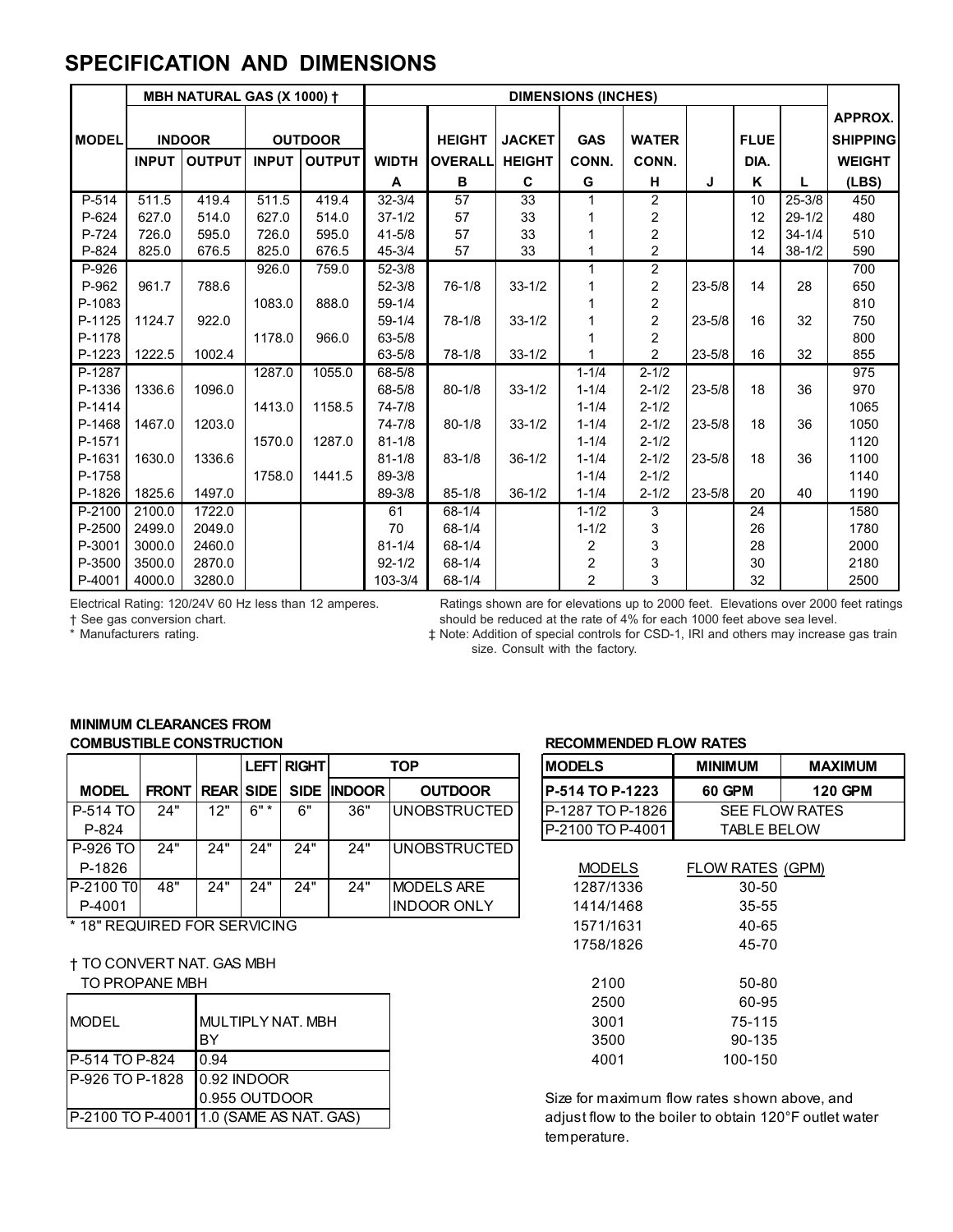

MODELS P-514 THRU P-824



MODELS P-926 THRU P-1223



Art u.  $22 - 1/4$ 

MODELS P-2100 THRU P-4001

**MODELS P-1287 THRU P-1826** 

#### *POOL HEATER SIZING TABLE*

#### *HOW TO USE THIS TABLE*

- 1. Select the desired swimming temperature of the pool water.
- 2. Determine the mean (average) temperature of the coldest month in which the pool will be used.
- 3. Subtract the mean temperature from the desired swimming temperature. The difference is the **temperature rise.**
- 4. Calculate the surface area of the pool in square feet.
- 5. Under the column headed by the temperature rise determined in Step 3, find the number close to, but not less than, the pool surface area from Step 4. On that line, in the left hand columns, will be the indoor and outdoor heater model numbers for the correct heater size. Specifications and Dimensions for all models are shown in the table on Page 2.

#### *SIZING FORMULA*

BTUH input required = Pool Area (Sq. Ft.) x Desired Temperature Rise x 15.

Formula is based on 1° to 1-1/4°F temperature rise per hour and 3-1/2 MPH average wind. Where high wind conditions exist,select heater one size larger than determined by formula or this table.

#### *FASTER HEATING*

For 1-1/2°F rise per hour: Increase BTUH input by 50% For 2°F rise per hour: Increase BTUH input by 100% Always select a heater equal to or larger than the requirement. Oversizing generally reduces fuel cost.

Table is based on a nominal 24 hour recovery period. To size a commercial pool based on a nominal 30 hour recovery period multiply listed pool size ("Pool Area in Square Feet") by a factor of 1.25. For special conditions consult factory.

|               | <b>HEATER</b>    | <b>DESIRED TEMP. RISE IN DEGREES F.</b> |            |            |            |  |  |  |  |
|---------------|------------------|-----------------------------------------|------------|------------|------------|--|--|--|--|
|               | <b>MODEL NO.</b> | $20^{\circ}$                            | $25^\circ$ | $30^\circ$ | $35^\circ$ |  |  |  |  |
| <b>INDOOR</b> | <b>OUTDOOR</b>   | POOL AREA IN SQUARE FEET                |            |            |            |  |  |  |  |
| P-514         | P-514            | 1,700                                   | 1,360      | 1,135      | 970        |  |  |  |  |
| P-624         | P-624            | 2,090                                   | 1,670      | 1,390      | 1,190      |  |  |  |  |
| $P-724$       | P-724            | 2,420                                   | 1,935      | 1,610      | 1,380      |  |  |  |  |
| P-824         | $P-824$          | 2,750                                   | 2,200      | 1,830      | 1,570      |  |  |  |  |
| P-962         | P-926            | 3,085                                   | 2,465      | 2,055      | 1,760      |  |  |  |  |
| P-1125        | P-1083           | 3,610                                   | 2,885      | 2,405      | 2,060      |  |  |  |  |
| P-1223        | P-1178           | 3,925                                   | 3,140      | 2,615      | 2,240      |  |  |  |  |
| P-1336        | P-1287           | 4,250                                   | 3,430      | 2,860      | 2,450      |  |  |  |  |
| P-1468        | P-1414           | 4,710                                   | 3,765      | 3,140      | 2,690      |  |  |  |  |
| P-1631        | P-1571           | 5,230                                   | 4,185      | 3,485      | 2,990      |  |  |  |  |
| P-1826        | P-1758           | 5,860                                   | 4,685      | 3,905      | 3,345      |  |  |  |  |
| P-2100        |                  | 7,000                                   | 5,600      | 4,665      | 4,000      |  |  |  |  |
| P-2500        |                  | 8,330                                   | 6,660      | 5,550      | 4,760      |  |  |  |  |
| P-3001        |                  | 10,000                                  | 8,000      | 6,665      | 5,710      |  |  |  |  |
| P-3500        |                  | 11,665                                  | 9,330      | 7,775      | 6,665      |  |  |  |  |
| P-4001        |                  | 13,330                                  | 10,665     | 8,885      | 7,615      |  |  |  |  |